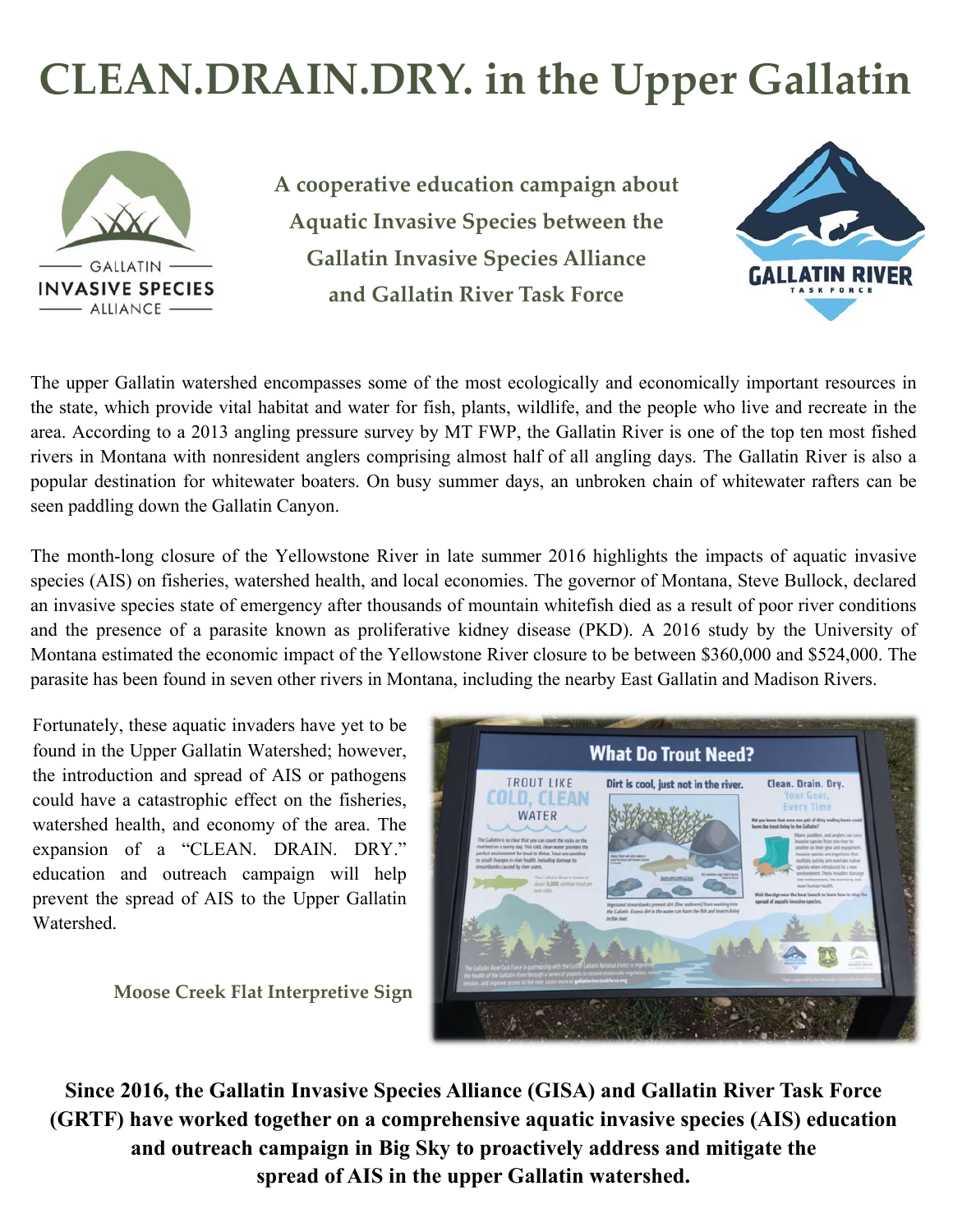**CLEAN. DRAIN. DRY.** aims to educate residents and visitors of the Upper Gallatin Watershed about aquatic invasive species, including pathogens, and how they are easily spread from one water body to another.

Since 2016, GISA and GRTF have leveraged state resources to maximize local impact and ensure that efforts are not duplicated. In 2017, the effort began with designing and branding campaign materials unique to the area: newspaper advertisement, AIS instruction card and a sticker. Those materials were used in 2018 as well.

### **Project Support To Date**

Project partners and roles for "CLEAN. DRAIN. DRY." educational campaign in the Upper Gallatin:

- Gallatin River Task Force and Gallatin Invasive Species Alliance: Project funding and implementation
- Montana, Fish, Wildlife, and Parks and Montana Department of Natural Resources and Conservation: AIS educational curriculum, materials, content, and future funding
- Invasive Species Action Network: AIS training, educational curriculum, and materials
- Local fishing and whitewater outfitters: Dissemination of information and materials, guide training
- Custer Gallatin National Forest: Content and installation of AIS interpretive signage
- Moonlight Community Foundation: Sponsor (Moose Creek Flat) interpretive sign, 2017 and 2018 AIS grants)
- Yellowstone Club Community Foundation: Sponsor (2017 and 2018 AIS grants)

The 2017 and 2018 efforts represent a \$17,000 investment in proactive measures to protect the upper Gallatin watershed from AIS threats.

#### **Newspaper Advertisement**



#### **CLEAN. DRAIN. DRY. Instruction Card**



#### **AIS Stickers for Kids ‐ developed in 2018**









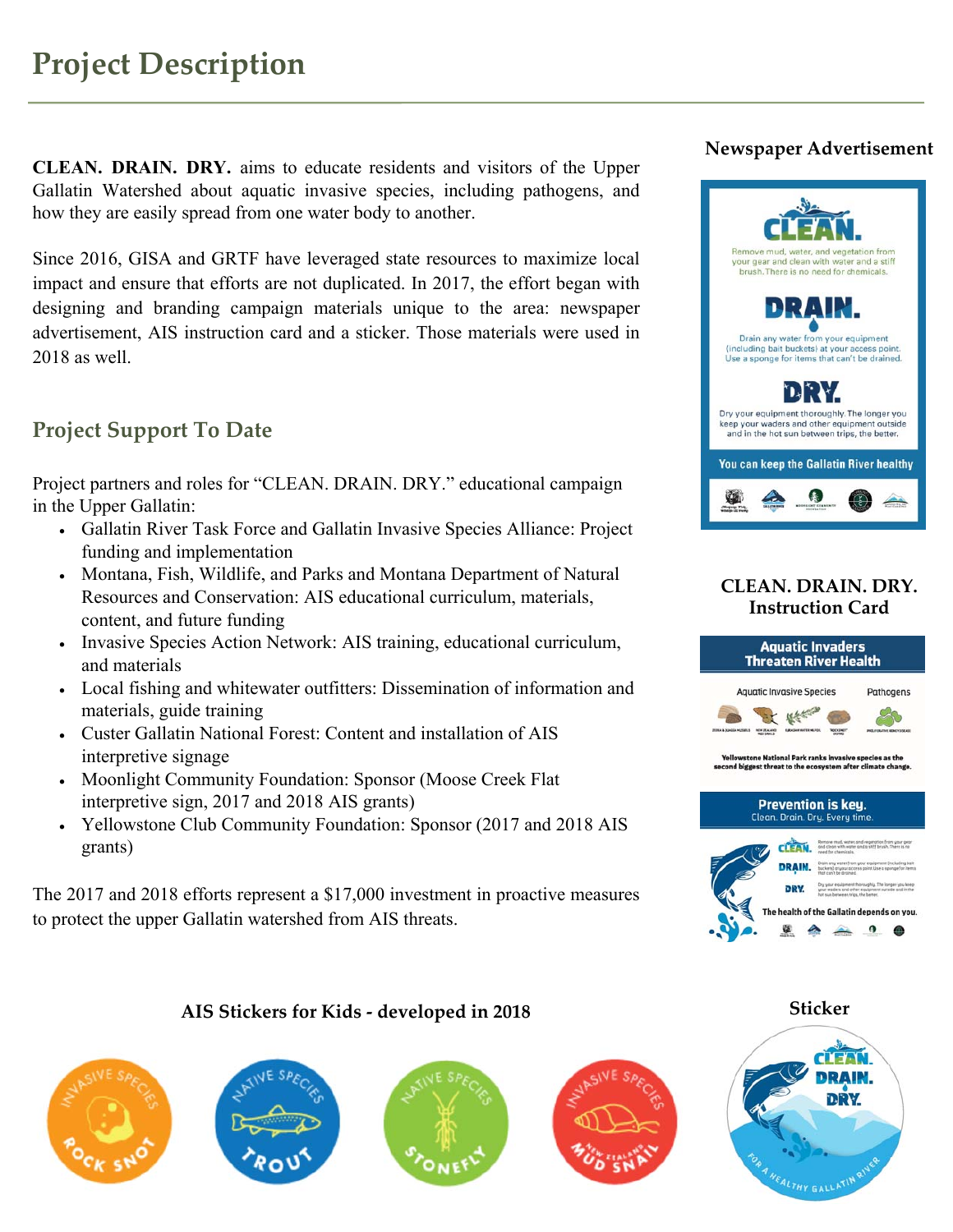### **CLEAN. DRAIN. DRY.**

*Raising awareness and educating the public about aquatic invasive species and their impact on the Gallatin River.* 

#### **Audience reached during events in 2018 by GISA & GRTF**

| $250+$           | Big Sky area schools' curriculum and events: Students at OES 2nd grade class, Gallatin Valley Farm<br>Fair, Ruby Valley River Resource Day, Hawthorne Elementary Earth Day, and Cottonwood<br>Montessori |
|------------------|----------------------------------------------------------------------------------------------------------------------------------------------------------------------------------------------------------|
| $150+$           | Big Sky area camps: Youth at Camp Moonlight, Camp Big Sky, Jack Creek Preserve Camp, and<br>Hooked on the Gallatin: Youth Fly Fishing Camp                                                               |
| ~1,000           | Attendees of the Gallatin River Fly Fishing Festival                                                                                                                                                     |
| $1,200+$         | Fourth grade students who attended Gallatin Valley Farm Fair                                                                                                                                             |
| <b>Hundreds</b>  | Big Sky Farmer's Market attendees (both Task Force and GISA hosted booths with information): 2<br>booths promoting/educating about AIS for 17 weeks                                                      |
| <b>Thousands</b> | Recreationists (Moose Creek Flat interpretive sign and river survey)                                                                                                                                     |
| <b>Thousands</b> | Social media users reached by both GISA and GRTF via facebook and instagram                                                                                                                              |
|                  | 75,000 copies Print Advertising: Explore Big Sky, MSU Guide, and Cast: Southwest Montana Fly Fishing Maga-<br>zine. Distributed locally and regionally                                                   |
| 21               | Ophir school second graders who attended GISA's noxious weed field trip and were given<br>PlayCleanGo in Big Sky! kits for kids                                                                          |

#### **PlayCleanGo in Big Sky! Kits for Kids**

**PlayCleanGo** is a national campaign working to educate recreationists all kinds about the ways invasive species spread. GISA was awarded grants to help promote "clean recreational habits" among the youth of Big Sky to help protect natural resources. Because both educational campaigns (CLEAN.DRAIN.DRY and PlayCleanGo) aim to motivate recreationists to protect the natural resources, the following CLEAN.DRAIN..DRY materials were included in the kit: AIS card, stickers, FWP coloring book, FWP information card, and 4 AIS stickers developed in 2018 by GISA & GRTF. Three hundred kits were produced and will be distributed to area youth in 2018.